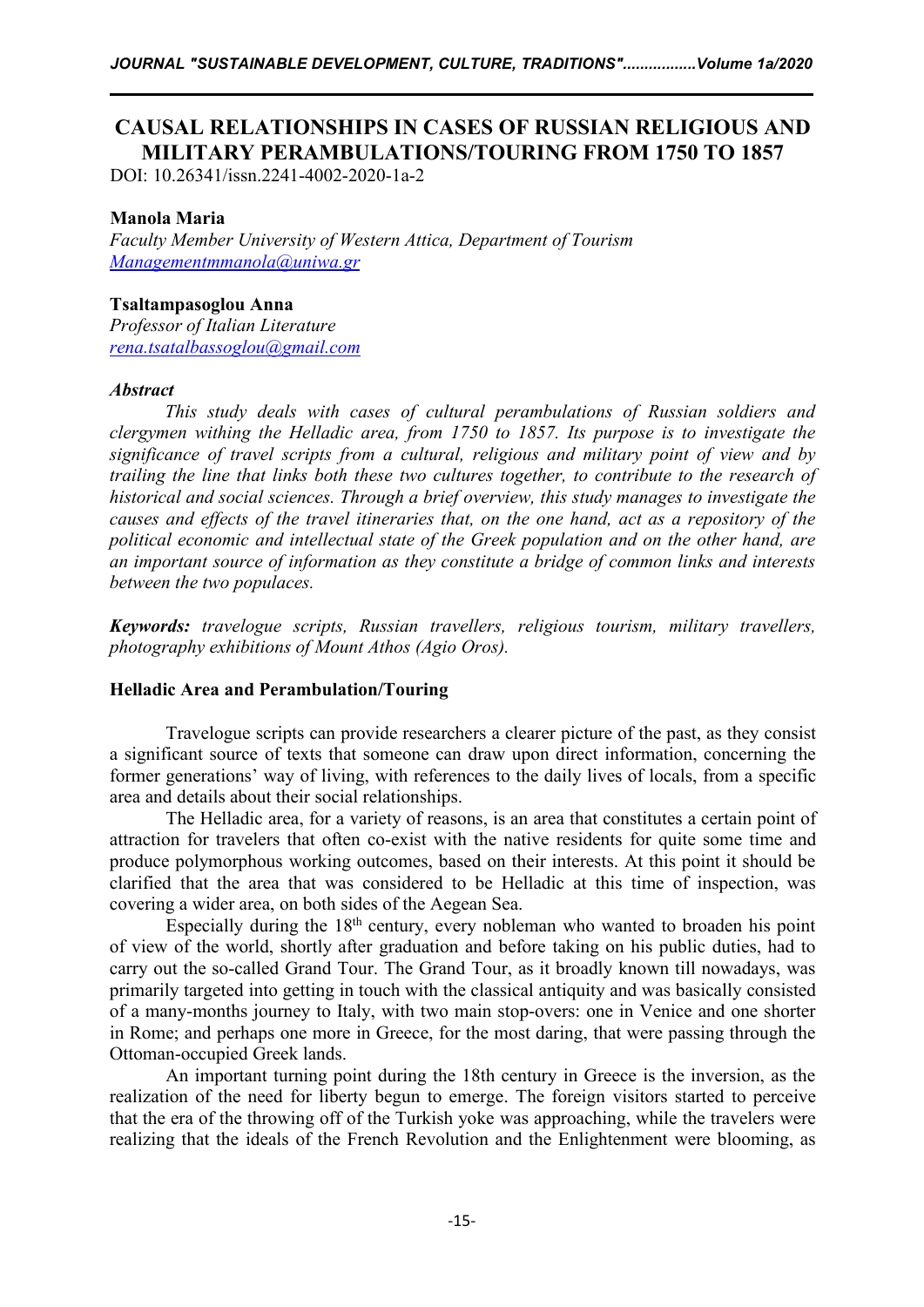the circumstances were favouring them, due to the Ottomans' sluggish presence at the same time.

The travellers, according to Viggopoulou (2005), become aware of this turmoil, via their consistent observation of the Greek people. They are experientially observing the developments, while co-existing in this area, and at the same time, through their manuscripts, they are providing informing to the rest of the European population, thus playing a catalytic role in the dissemination of the Greek affair, at the moment of the consolidation of the Greek national identity.

In his work, Simopoulos (1999) is dealing with foreign travellers and cites that in their chronicles, some incidents have been preserved, often unknown to other sources, which attach to and illuminate in detail coeval studies and assist researchers into interpreting these events, because they either confirm or reject historiographical data.

When categorizing travellers, however, one should not confine the list to just the noblemen. It was not only the aristocrats that perambulated around the Greek territory. There were also merchants, interpreters, military personnel, scientists, diplomats, pilgrims.

In the travellers' texts, as Viggopoulou (2005) argues, the Greek scenery is in pairing and combining with men, because within them a personal view of things gets reflected, a different orientation and point of view commensurate with the personal myth of the observer, a fact that makes every piece of work unique.

While the view of a traveller depends on a specific time and refers to a limited space of historical truth, it has large scales and long durations, Tolias (2000) remarks, arguing that a repetitive layout characterizes the observations of the travellers, that often distorts the image of the past, through repetitions, loans, lack of knowledge, and assessments, that do not correspond to reality and finally conducts a distortion of the historical truth.

The motives of the travellers are also different. Within their work they tried to note down and record whatever that had impressed them. In these books, we can find descriptions corresponding to their interests, and although that the images which they transfer to the reader may vary, according to their occupation, they often make reference to the historical past and the classic ideal.

According to Simopoulos (1993) the travellers can be distinguished into:

- Archaeologists seeking findings of the ancientGreek world for study and for their own self -promotion.
- Antiquaries, whose main goal were to gather works of art for the enrichment of both private collections and museums, for the purpose of profiting.
- Diplomats, that due to their position had the ease of travelling safely. Οn that account, under no state of any stress, they were able to deal with the description of all the locations and events that stroke them the most and to inform us with enough precision about the customs that caused their raised interest.
- Merchants who followed the already well-known roads with their main purpose the safe delivery of their products, but in parallel they noted down their impressions.
- Scientists, such as botanists, geographers, doctors etc.
- Painters and architects, with the aim to record and study architectural monuments, as well as to contribute to their visual artistic rescue.
- Travellers, under the current concept of the term, for recreation and for interaction with different cultures.
- Agents in secret missions with the main purpose of observing potential hostile states.
- Pilgrims, whose destination was Palestine and who mainly travelled through western Greece on a fairly dangerous journey, while portraying mainly places, monasteries and churches.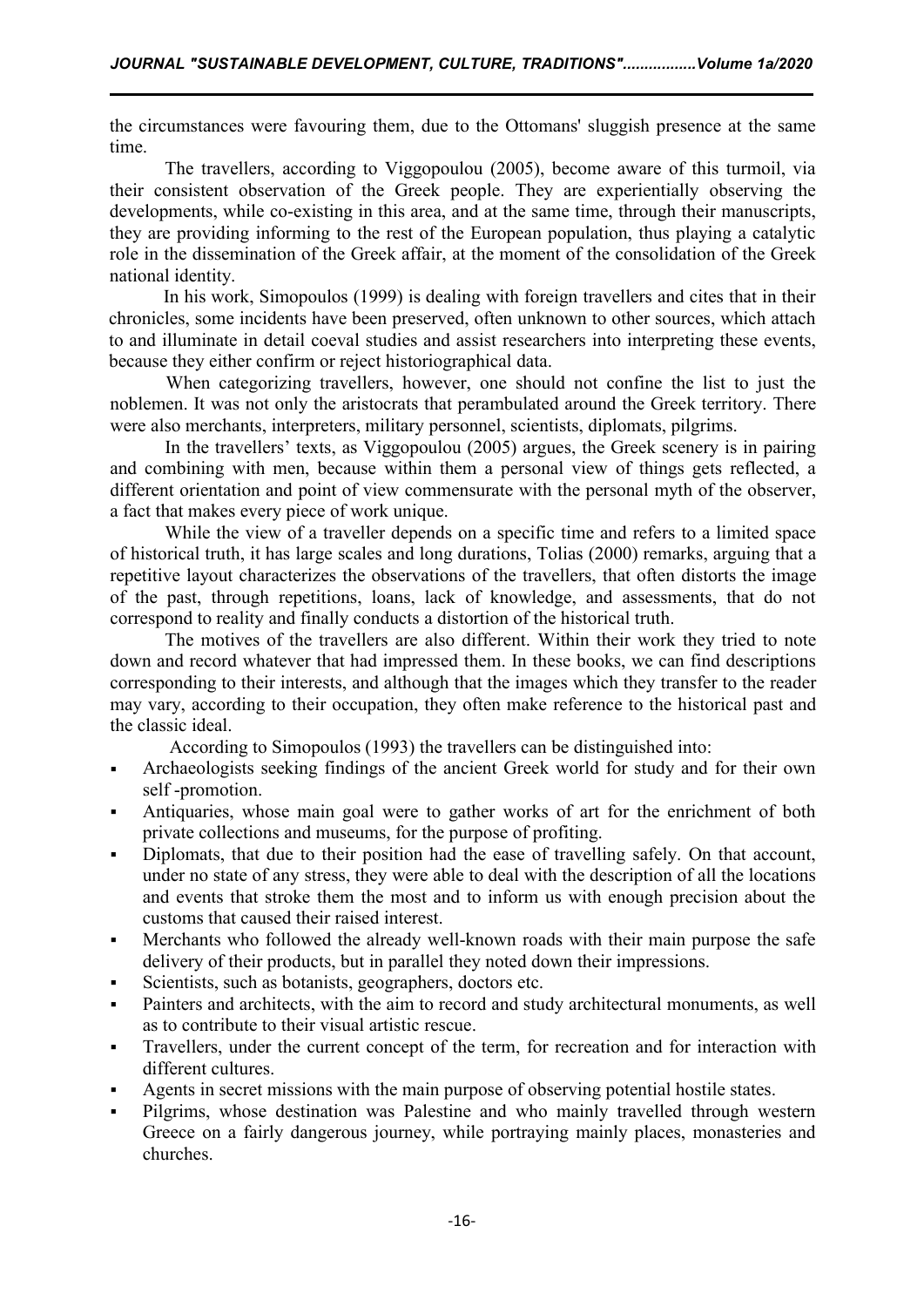Military men, who recorded what stroke them the most from the places they visited and could seem useful to them in any of their upcoming missions.

# **Russian perambulators/travellers and the historical context of their travels from 1750 to 1860**

The work left behind by the Russian travellers of the 18th century, is a legacy quite important, because it substantiates a rich source of information about the political, economic and intellectual situation of the Greek population, during the examined period. The causes that challenged travellers to tour Greece, as well as the conclusions reached by these trips, are presented below, after a brief historical flashback that will assist their comprehension.

Catherine the Great's rise to the Russia's throne filled the enslaved Greeks with great expectations, because she turned and aimed her political agenda towards the support of the, same denomination, Balkan populaces.

The Russian-Turkish conflict of 1768-1774 had shaken the foundations of Hellenism, that was mobilized under the stimulation and urging of G. Papazoli<sup>[1](#page-2-0)</sup> and the Orlov brothers<sup>[22](#page-2-1)</sup>. . A small squad of the Russian fleet, with Theod. Orlov as a commander, sailed at the Greek coast and many were the Greeks that raised the Russian flag on their ships and placed themselves under the command of the Russians. At the same time, a revolutionary turmoil was widespread, at first in the area of Peloponnese and then in Sterea Hellas and even in Crete.

This decision of the Greeks to rise up in arms, was assisted by the prophecies of Agathangelos, a solitary monk who lived in Messina, Italy and was reported to enunciate a prophecy in 1279. Karaberopoulos (2009) states that the "*Vision of the late blessed monk Agathangelos*" that was released later after the year1750 in manuscript form, was in fact written by the scholar archimandrite Theoklitos Polyeidis, who lived between the end of 17<sup>th</sup> and the beginning of the 18<sup>th</sup> century.

The "Greek Plan" or the "Greek Project" of The Catherine the Great, envisioned the establishment of a Greek empire with the capital of Constantinople. According to Vakalopoulos (1990) the Empress favored the mass settlement of Greeks in southern Ukraine, due to many reasons which were mainly political, economic but also demographical. Meanwhile Lambros Katsonis <sup>3</sup> manages to successfully carry out many missions and inflict heavy casualties on the Ottoman Black Sea navy, which prompted many leaders to the Russian upper military units, in order to support the shipbuilding of similar sectors of privateers in the Archipelagos area.

The mission was entrusted to Lambros Katsonis himself who named his ship, a threemasted ship with 28 cannons, "Athena of Arctos", in honour of Catherine the Great, who was called by this nickname. The new conflict between Russia and the Ottoman Empire had again brought to the forefront a revolutionary tendency within the souls of Greek people, that got enlisted for the Russian ships under the command of Lambros Katsonis.

<span id="page-2-0"></span><sup>1</sup>One of Orlov's associates in Greece was Papazolis. George Papazolis or Papazolis or Papazoglou (Siatista,1725-Paros,1775) who was a merchant and a military officer that had enlisted himself for service in the Russian Army and was the main leader of the Greek uprising of 1770, widely known to the public with the name "Orlofika". He toured in the southwest of Greece, providing a type of initiation concerning the revolutionary schemes to the Greeks.

<span id="page-2-1"></span><sup>&</sup>lt;sup>2</sup>The Orlovs, was a Russian family of noble origin, with many descendants in the service of the Tsarist regime. As "Orlofika" is known the uprising of the Greeks of the Peloponnese, the Aegean islands and certain parts of Minor Asia, during the Russian-Turkish War. This plan was submitted to Catherine II (the Great) by the brothers Gregorios, Alexios and Theodoros Orlov.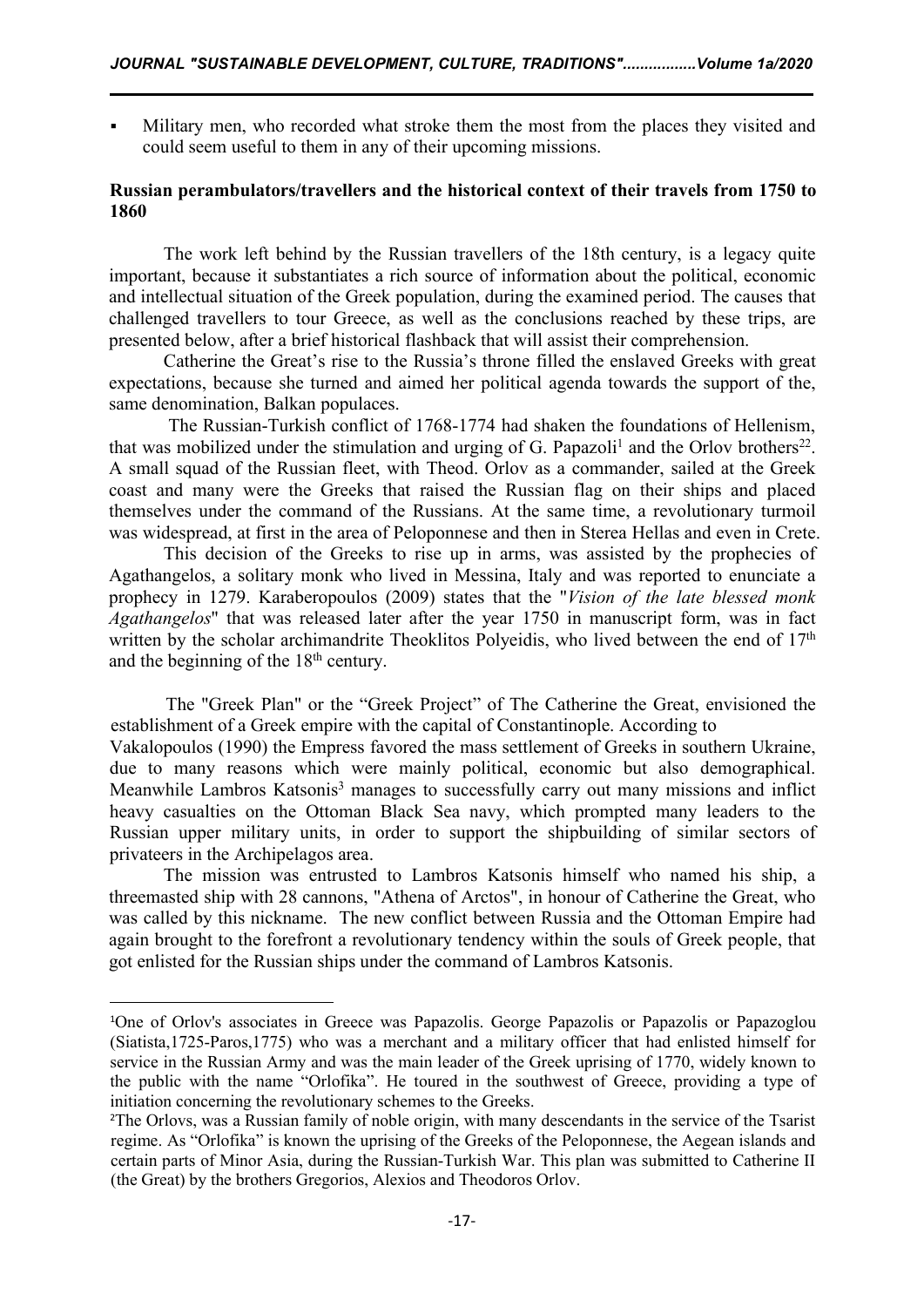A major impetus for the Russians' perambulations around the Helladic area was given by one of the terms of the Treaty of Küçük-Kaynarca (1774), which finalized the terms of the end of the Russian-Turkish war, and that term gave Russia the right to designate consuls "*at will*", anywhere within the territory of the Ottoman Empire. For this reason, consulates were established all around the Aegean Sea area and more specific: the consulate general in Mykonos, but also in Chalkida (Negreponte), Chios, Rhodes, Samos, and Santorini.

The Greek migration flow to Tavrida was reinforced after the failed naval efforts of Lambros Katsonis [3](#page-3-0) and by the initiative of the Russian political scene, Odessa was founded in 1794, which brought the two populations even closer.

The main reason for the presence of the Russians was the signing of the Treaty of Constantinople on the 21<sup>st</sup> of May 1800. The Russian and Ottoman empires countersigned a term that recognized the independence of the Ionian islands, inaugurating in this way the "Ionian State" period under the sovereignty of the Gate, but under the Russian guarantee that the Russo-Turkish army and fleet should remain on the islands, until they'll gain the necessary firepower, in order to be able to defend them. That was the moment that favoured the massive and the best-known perambulations of the Russian officers within the Hellenic area.

#### **Military perambulators atthe Aegean and Ionian seas.**

Three are the Russian naval campaigns [4](#page-3-1) which are an important source not only in terms of information concerning the Russia's war effort and diplomatic policy, but also for the daily lives of Greeks within the Ionian and Aegean Seas. On the islands, Russia's foreign policy provoked a favorable response towards the Greeks, by the Russians and vice versa, but the Russian military travellers came to the region with a specific mission.

What brought the two populations together, was the uniformed religion and the simultaneous desire for a war struggle against the Ottomans, but for different reasons. For the Greeks the driving force was the deliverance from the yoke and for the Russians the prevalence on the region and the consolidation of their southern borders.

This does not, of course, limit the fact that within the attitude of the Greeks towards the Russians, someone can often distinguish a spirit of vest interest, as also the fact that Russia's primary purpose in the region was to consolidate its southern borders.

Officers from different crews of these three campaigns, as Simopoulos (1999) mentions, left behind some notes, to several of which a fragmentary reference, is made subsequently.

Five of the participating officers who served under the orders of Admiral Seniavin, Bronevskij, Melnikof, Panafidin, Klement and Korostoets have offered us a series of interesting touring manuscripts, written during the campaign season from 1805 to 1810.

<span id="page-3-0"></span><sup>3</sup>Lambros Katsonis is a Greek admiral of the Russian navy and a hero of the liberation movement of 1787

<span id="page-3-1"></span><sup>4</sup>The first campaign was in the Archipelagos in 1768-1774 of Orlov-Spiridov that ended with the Treaty of Küçük-Kaynarca (1774).

The second campaign of Ushakov, that ended with the conquest of Corfu and the liberation of the Ionian Islands and The third campaign of Seniavin (1805-1812).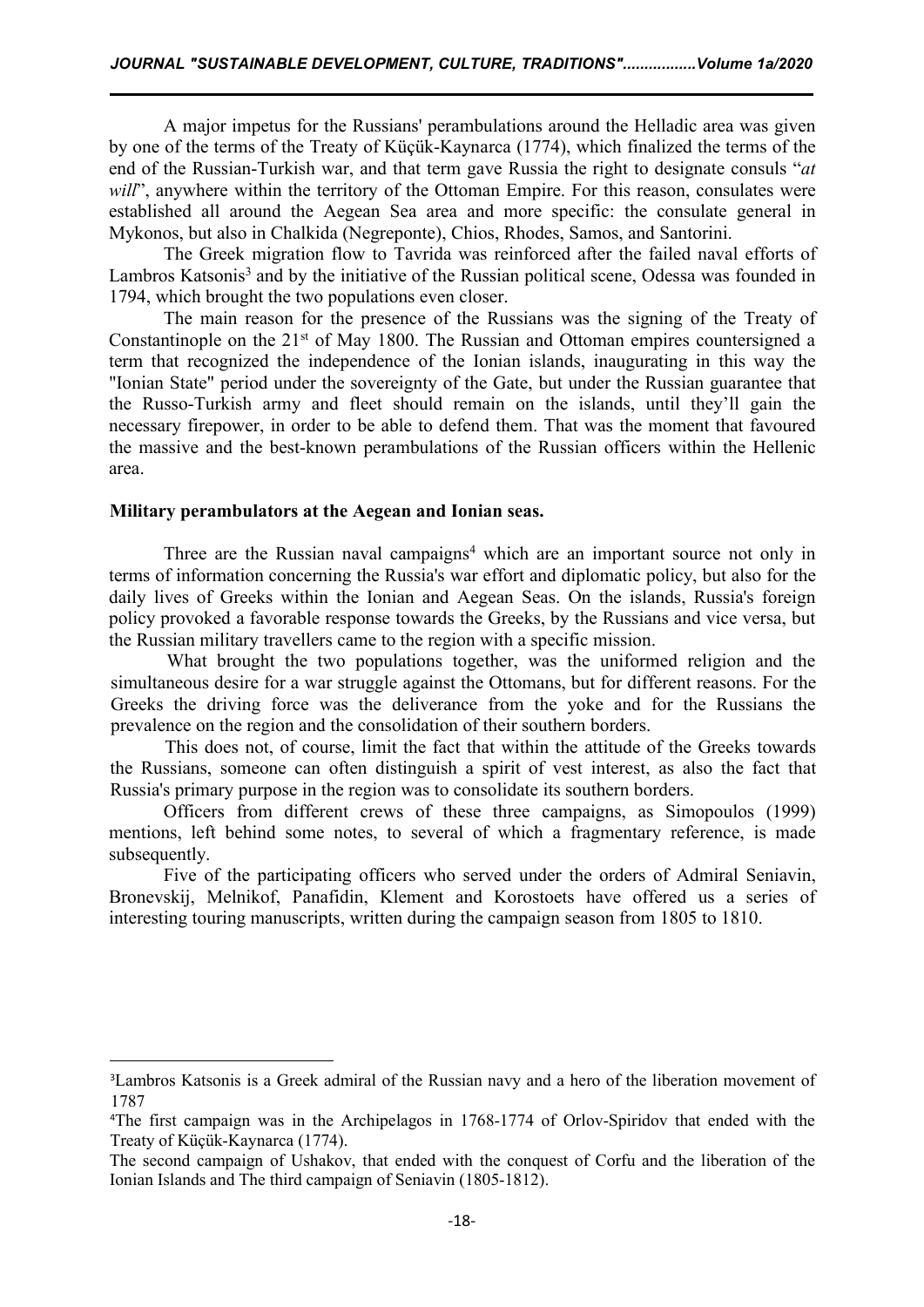The Russian navy led by Admiral Ushakov [5](#page-4-0) had the primary purpose of conquering the Ionian Islands and especially Corfu, due to of its important castles that were designated as unconquerable and that could be used by the Russians as bastions. The admiral took advantage of the fact that the French conquerors were not religiously counterparts and that the inhabitants responded and offered their armed support and in fact assisted towards the liberation of the island. As well as the Zakynthians and the Cephalonians.

The Ionian Islanders welcomed the Russians as liberators, and this is vividly illustrated by the fact that in almost all the memoirs of travellers that took part in military operations, there are examples of solidarity and involvement of the Greek population and in fact with great enthusiasm. What Korobka cites, as it gets conveyed to us by Giannitsi (2000) designs that vividly: "*Corfu is fairly considered to be the Capital of our domains in the Mediterranean Sea. It seems more like a Russian colony than a Greek city - you come across Russians everywhere. The inhabitants got used to our customs, many of them learned how to speak the Russian language, while the young boys were singing Russian songs [..]*

*Cephalonia, though it reminds him of a wild, uninhabited island, seems to hold everything that a man needs in order to live and prosper. At the same time of the year that* vines and olive trees cease to vield due to the year's season, at the same time entire tracts of oranges and lemon trees are full of fruit, and many of them even bloom twice a year. [...] it is *the nature of this island, which, in his view, is uninterruptedly being reproduced. The island's commodities are wine, oil, honey, liqueur, cheese and cotton»*

The Russian military servicemen cite that the Greeks have proven themselves to be admirable sailors. Due to the commerce many Greeks were able to raise preeminent funds and gained a significant naval power. According to Giannitsi (2003) the Greeks oriented their trading transactions towards Western Europe, but at the same time they also blunted their field of knowledge.

**Stepan Xmetevskij**, who took part in the combat operations in the Aegean as captain during the period of 1770-1774, recounts as Giannitsi cites (2000) that the Russians were seizing the ships carrying merchandise and let their crew and its owner go free and unharmed. And yet in the case of the Greeks they were lenient. The ships with Greek cargo, despite the fact that they were heading towards Turkey, were released freely, along with their crew and they only foreclosed the cargo, without imposing a fine on the Greeks, as they usually did on other ships.

Portraying the Greek Archipelagos, **Kokotvstev,** according to Giannitsis (2000) underlines that it was precisely the inhabitants of those islands who developed the most activity by merchandising abroad, that were also the most enlightened and knowledgeable: "*The islanders, who are the most well-read, owe their erudition to their contacts with the Europeans, with whom they communicate due to their commercial activity*. " He distinguishes the islands of Tinos, Syros, Mykonos, Naxos and Patmos for the high spiritual level of their inhabitants, inter alia by the fact that these islands were "*favourably treated under the protection of Catherine the Great during the period 1771-1773.* »

<span id="page-4-0"></span><sup>5</sup>Loyal Fyodor Ushakov (1743-1817), was a Russian admiral that played an important role in the history of modern Corfu, but also in Greek History in general, being the liberator of the Ionian Islands from the French. He was ranked as a Saint in 2001 and is being honoured equally to the Saints Alexander Nievski and Dimitrios of Don.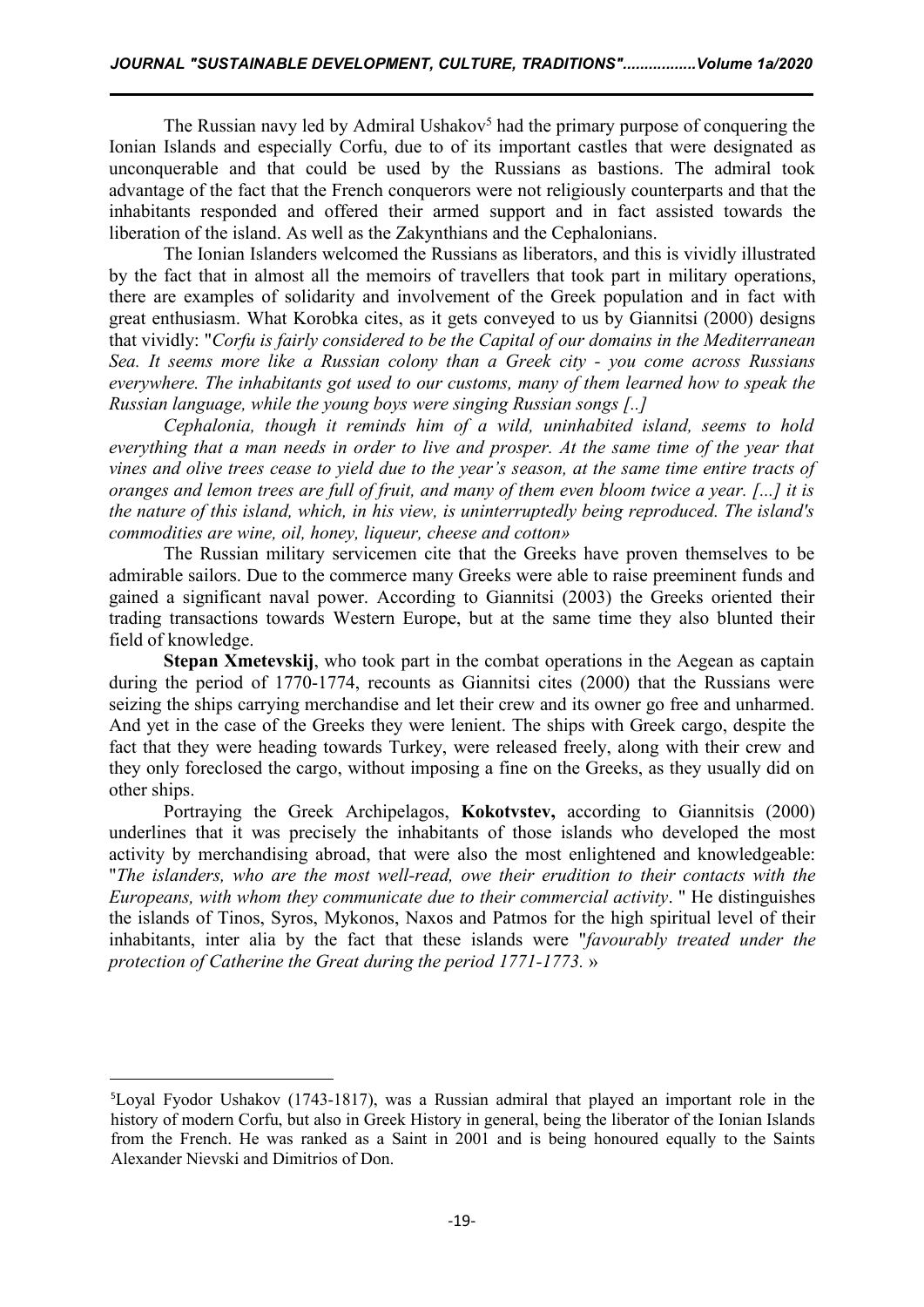**Bronevskij**,[6](#page-5-0) according to Yiannitsi (2000) reports that "*in the island of Samothrace Russian soldiers took part in the construction of a temple, while Russian doctors of ered their assistance to the local population, which had been wounded by the Turks, for the treatment of whose the professionalism and the scientific background of knowledge of local doctors was not sufficient*"

And at the island of Tenedos he observes that the Greeks, due to their long cohabitation with the Turks, have adopted certain Turkish customs and certain characteristics of their culture, especially in clothing. Characteristically, he points out that Greeks "*wear fezes and may even think like Turks*" In Samothrace, however, "*because the Turkish population [...] is not even a quarter of the island, the Greeks here still maintain their customs. They dress according to Turkish standards, but women walk around with theirfaces uncovered, they look charming not based on their beauty alone. but also, due to their mildmannered character, to their chastity, and especially among the Archipelagos they are known for being apt to family life*".

He also refers with great admiration to the inhabitants of Hydra and to their shipbuilding competencies. "*The Hydreans, to be fair, are the best sailors, that stand out by their craftsmanship and their courage. Living on an island that does not yield any fruit, they spend all of their lives sailing, trading foreign products and, in addition, transporting smuggled goods. Their ships are crafted, according to their own tradition, so that, in a weird kind of way, they are so lightweight in their shipping lane, that they seem to have been built solely for the transportation of smuggled goods. Despite the craftsmanship of the European shipbuilding, it is impossible to find another craftsman who could build a ship similar to that of the inhabitants of Hydra* "and in addition that" *in all the islands of the Archipelagos, where no Turks reside, the inhabitants are self-suf icient, paying their annual taxes, reasonable enough compared to other regions, and enjoy all kinds of freedom.* " Even in matters of daily diet, he mentions that "*Greeks strictly preserve all fasting periods, they feed on fish almost all around the year, that they cook in an exquisite way and they have accordingly mastered the art of fishing outstandingly*".

For Chios he performs an extensive reference noting that "the inhabitants of Chios are regarded to be the most well-educated among all the inhabitants of the other islands of the Archipelagos, as most of them speak Italian and are very polite and refined towards foreigners. There is nowhere else a similar place, where the inhabitants enjoy such liberty."

### **Russians and religious touring/perambulation**

Regarding the Russian travelers from the mid-18th to the mid-19th century for the Helladic area, a special mention should be made to some of the travelers who had visited the monasteries of Mount Athos as pilgrims.

<span id="page-5-0"></span><sup>&</sup>lt;sup>6</sup>According to Giannitsi, the book "The notes of the fleet officer on the continuity of operations in the Mediterranean, under the leadership of Admiral D. Seniavin from 1805 to 1810" is the most significant work of a military author.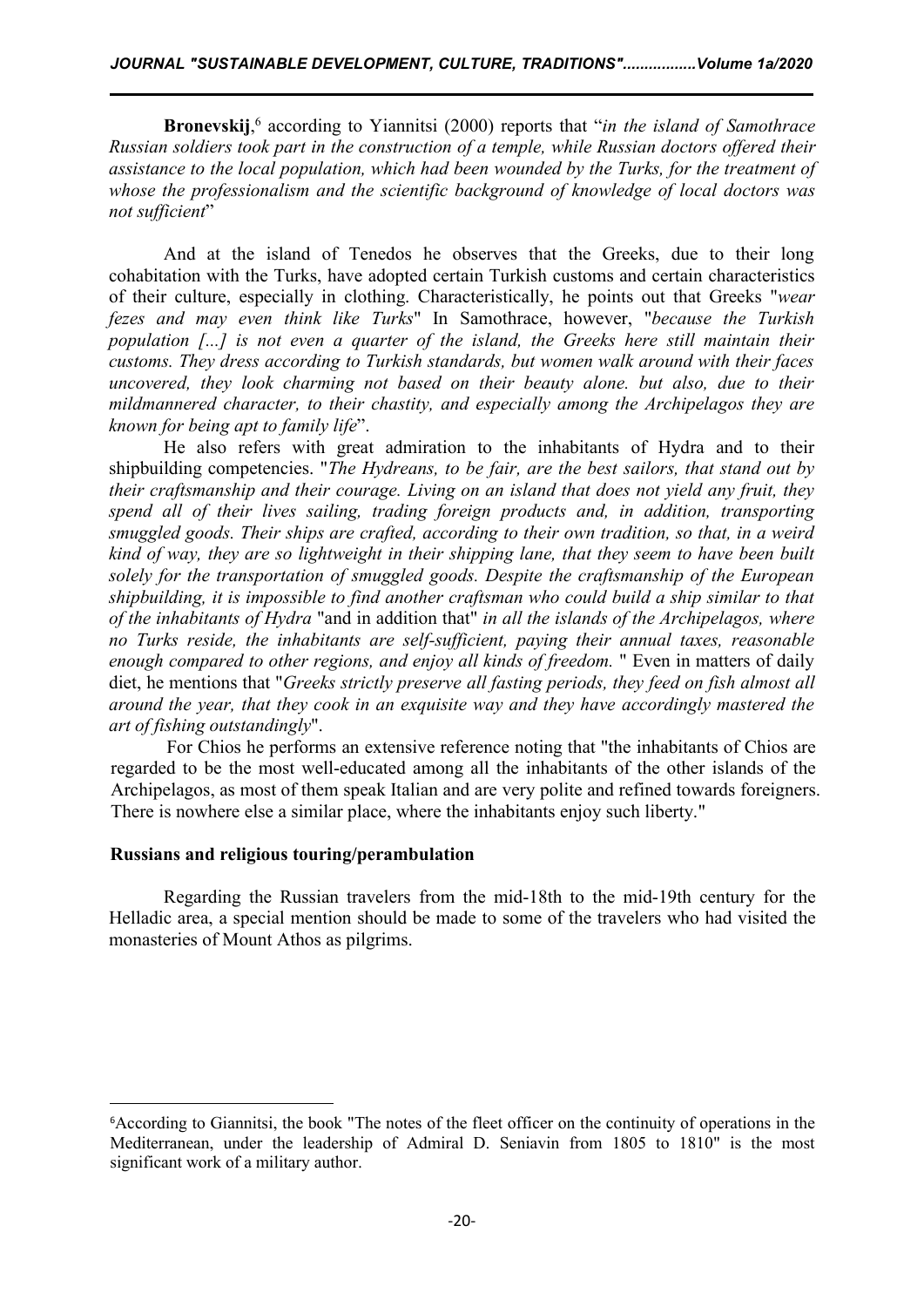Byzantium had a great leverage on the shaping of Russia<sup>[7](#page-6-0)</sup>, from its birth to the time that it became an imperial superpower. To a significant geopolitical factor, not only for Europe but also for the globe.

According to Mandilaras (2018), Byzantium conquered the Russians not only by the power of the conventional weapons, but also due to a patient diplomacy and by the wonder of its artwork and by the Orthodox culture of its literature. And that was probably its biggest achievement.

For the Russian people, because of their fellow-religious belief, the Greek region is directly linked to religious tourism, as it gets evidenced by Barskij's references, who alone constitutes an entire chapter on the history of touring.

Stergiopoulou (2009) cites Barskij (1701-1747) as a true rationalist of his era. The Russian pilgrim, holding as his compass an unbounded love for knowledge, started his journey in 1724, traveled through Central Europe, went to Italy, and from there he arrived in Greece and the Near East the following year, performing a long pilgrimage.

During his lifetime, he shall meet prominent personalities, will become a monk, will teach and be taught and will describe in great detail and with drawings the places that he visited.<br>Barskij visited Athos twice, in 1725-6 and in 1744. He stayed in Vatopaidi and in

other monasteries, kept notes and described in detail, as Chrysochoidis (2006) cites, what impressed him the most, such as, for example, the operating system of a monastery, describing in a disarming sincerity how people were promoted into administrative positions, the life and the lifespan of the monks, as well as buildings such as the cathedral, the temples, the library and the auxiliary buildings of the Holy Monastery. He made drawings on the subject of the general facets of many monasteries, but unfortunately the general view of the Vatopedi Monastery and its cathedral were not rescued.

According to Stergiopoulou (2009) Barskij is characterized by the genuine religious rationality of his time, which combines, within a simple but illustrative narrative, the traveller's scientificness with the religiousness of an Orthodox traveller.

Simopoulos (1999), while presenting Barskij's work, cites that he is characterized by "*coolness and naivety*", he notes down everything that moves him deeply and impresses him, providing a richness of information in detail about the monasteries, the churches and administration of each site that he visits. He displays exactly the same behaviour in his diary, as the one of the medieval travellers that were anguishing over their daily survival needs, such as food and shelter, clothes and money.

He visits other places like Chios, Leros, as well as Thessaloniki.

# **Philosophical thinking of Russia during the second half of the 19th century**

Nevertheless, religious tourism is not only limited to Barskij. Nihoritis (2004), who delved into the role that Mount Athos played in the education of Orthodox Slavs during the Byzantine and the Late period, argues that during the 19th century there was a great development of a strong interest for Mount Athos, which was considered to be a school for the South and Eastern Slavs, that in addition to monasticism they also practised on literary activities, such as copying and translating relics that concerned the influence of the Greek

<span id="page-6-0"></span><sup>7</sup>A Russia that is structurally based on Byzantium but equally on progression.

Recently a new essay concerning the Byzantine idea was released on the subject, as it was conceived and expressed by two leading scholars Soloviev and Leontiev, on the historical and philosophical thinking of Russia, during the second half of the 19th century.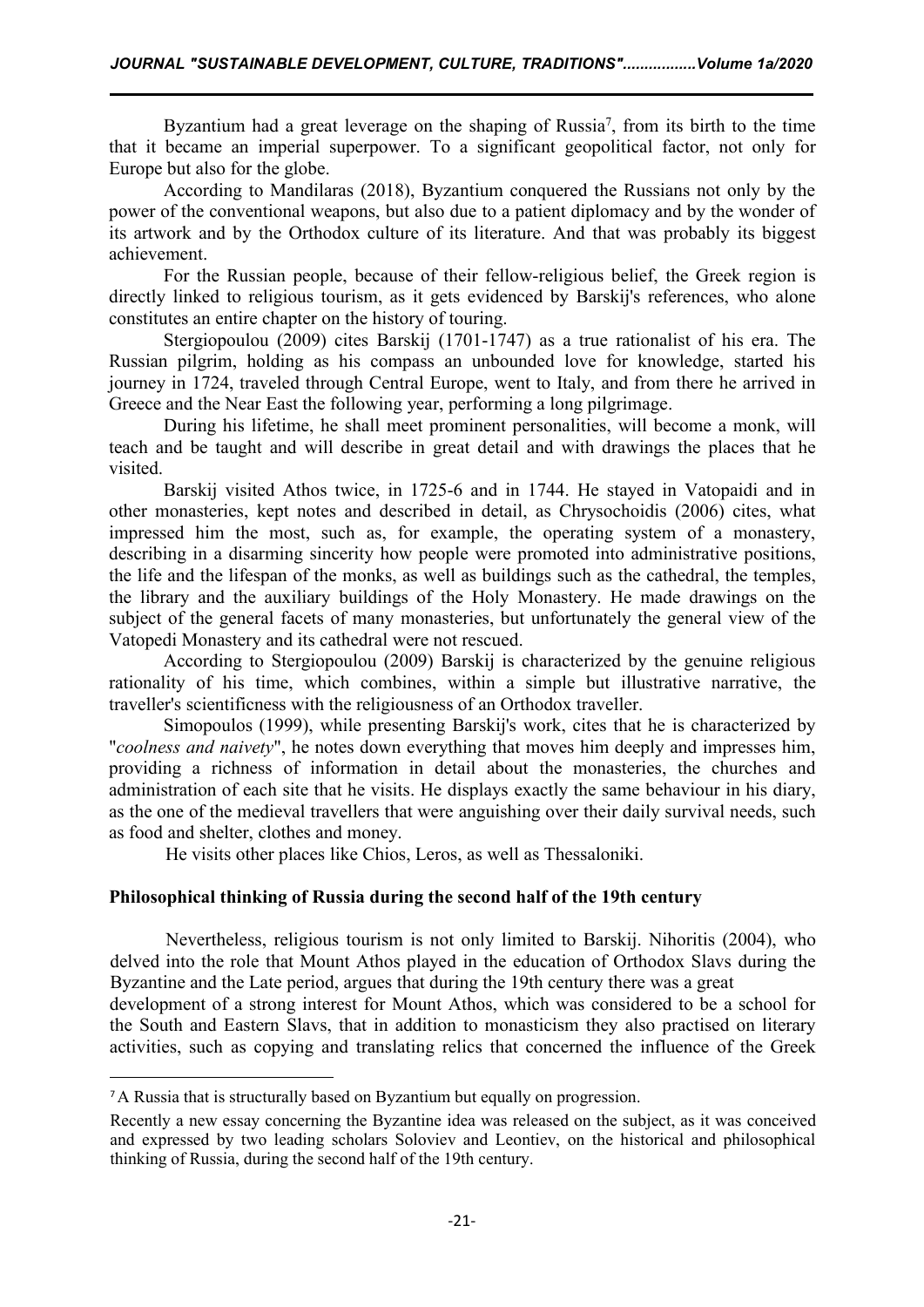spirit into Slavic tradition through Orthodoxy. From Mount Athos the handwriting and the Slavic literature was initiated by the Saints Cyril and Methodius and was carried on when their disciples imparted it to Serbs and Russians. Besides, even the founder of Russian monasticism, Saint Anthony Petsersky, lived in Athos.

Historians and explorers, having the status of a traveler, and the subject of their research on Mount Athos, showed a particular consistency in the study of its artistic treasury and were proliferated during the 19th century, developing a remarkable scientific activity.

Russian travelers of that era might also have different interests, beyond the religious ones and at the same time could be the representatives of the Russian Historical School, travelers and scholars. Among them, based on their contribution to the Athonian investigations special mention should be made to the following:

Sevastyanov who was a diplomat, a researcher, a traveler and an archaeologist. From 1857 to 1860 he made three trips to Mount Athos resulting to a collection of photographs of Christian relics - a unique achievement for that time. Sevastyanov, with this application of the art of photography for the sake of archeology, was highly appreciated, as within his artwork monuments that were inaccessible to many scientists, and in particular the monuments of Mount Athos, were displayed.

Sevastyanov from 1852 to 1867 carried out a representative series of topographical drawings, photographs of wall paintings, of icons, manuscripts, miniature artworks, and accurate copies of some of them in collaboration with architects, designers and photographers, along with a collection of artworks [8](#page-7-0)

Other travellers are Pomyalovskiy, Kapustin, Belokurov, Kavelin, and Dmitrievskij who showed a particular interest in the study of Athos and its artistic treasures and played an important role in preserving and promoting the Byzantine tradition, even though some of them had as their main purpose to largely serve ideologically the Russia's political shift to Pan- Slavism. Towards this spiritual, political and cultural doctrine that was developed during the 19th and the early 20th centuries, that aimed towards the political unification of the Slav populations into a sole federal state under Russian control. In fact, it served as an ideological pretence and a moral ideology of the Russian expansionist policy.

Another spot that attracted the interest of Russian travellers was Meteora, a place of intense religiosity, that was also visited by the Russian archimandrite Ouspenskij<sup>[9](#page-7-1)</sup> during his pilgrimage, who was born in 1804 and died in 1885 and was a forcible personality and a representative of the Russian school of History.

Castj III.2. Afon monaseskij. I Soudba Jego s 911 po 1861 God. Otdelenije vtoroje, that was published in Saint Petersburg το 1892

A tireless researcher, author, pilgrim, traveller and collector, he lived in a time when the Great and Holy Mother Russia, with its foreign policy, made its presence felt on the international stage. As Moscow became interested in the Orthodox populations of the Balkans, in Mount Athos in particular, and, of course, in the Palestinian region, he started his travel, heading for the Christian East. He also visited Meteora in 1859 and handed to us many and important descriptions of the Meteora monasteries and their operation.

Ouspenskij accurately portrays the life of the monks, such as the impression made by the sound of the wooden gong, that he tries to interpret it, by mentioning that it summons the faithful believers for peregrination, while the fast knocks symbolize the agonizing struggle of the faithful believers to listen to the words of God.

<span id="page-7-0"></span><sup>&</sup>lt;sup>8</sup>Casti III.2. Afon monaseskij. I Soudba Jego s 911 po 1861 God. Otdelenije vtoroje, that was published in Saint Petersburg το 1892

<span id="page-7-1"></span><sup>&</sup>lt;sup>9</sup>Uspenskij drafted the abundant in information concerning monuments and painters of Athos travelogue in 1859-61: Vostok christianskij. Afon: Istorija Afo- na.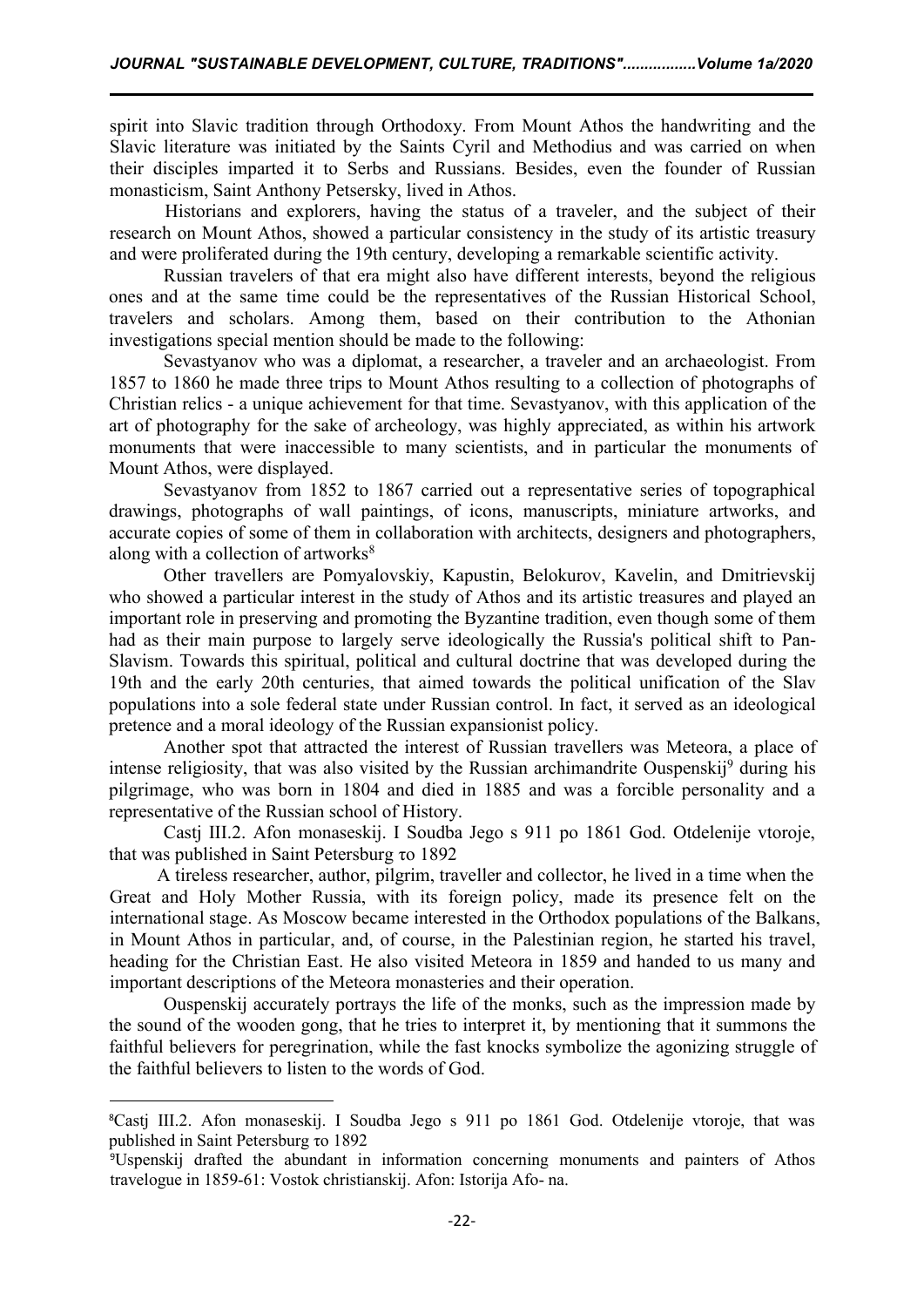During his tour of Thessaly, and more particular in Larissa, one afternoon, which coincided with the Palm Sunday of that year, he portrayed more temples. When he visited the church of Agios Nikolaos, in order to attend the Nymph's devotional, he states: "*At six in the afternoon we visited the new temple, which is dedicated to Agios Nikolaos the miraculous. It was built in 1857 and has not yet been paved with marble flagstones. The interior is beautiful. Six and six columns on each side support its square roof. Among the columns, above the semicircular arches, the Twelve Apostles are depicted, as in the church of St. Achillios. Crystal chandeliers and many embossed glass candle torches hang from the middle of the temple. Behind the columns the brand-new pews stand. The icons were recently painted in Athens. Their artwork ismediocre. The faces are big compared to the rest of the body. I was saddened by this divergence of the hagiographers from the ancient patterns of the Orthodox iconography. But Mr. Lazarou [10](#page-8-0) also was sorrowed that the parishioners did not followed his advice and did not copy the Muscovite pictures*."

Another distinct case is of the traveller **Davidof**, who during his visit to Mount Athos created coloured engravings with aspects of the monasteries of Athos, including the Vatopedi Monastery, and in 1835 presented a scrapbook album with text and plentiful material from historical watercolour paintings from Agio Oros.

These engravings were published a few years later, after the end of his voyage, between 1839-1840.

Davidof was a Russian nobleman who perambulated around Greece in 1835, to the, under foreign occupation, Ionian islands, to the Asia Minor and to other parts of the Ottoman Empire. The traveler was only 26 years old in the spring of 1835, when he set off from Rome, where he was on a mission from the Russian Government, on a trip to Greece and Asia Minor. A legal expert and a scholar of the Western European culture and education, multilingual and artistic, Davidof was a thinker who originated from a large intellectual family, while his mother was a descent from the Orlovs. He spent a great span of his childhood in Italy, studied law in Edinburgh and had developed relationships with representatives of the French Enlightenment. A journey into the antiquities of the -at that time- "exotic" Greece was for him a dream of his youth, that the time had come for him to fulfil. Kiosse (2005) considers this traveller's diary an invaluable document for the 19<sup>th</sup> century in Greece. Influenced by Homer and other antiquity writers and while co-travelling with painters, architects and archaeologists, Davidof toured around Greece with Corfu his first port of call in the, at that time, British occupied Ionian islands.

Summing up his impressions of this region, Davidof notes they seem to be of a particular interest because "*in addition to the natural beauty and the importance that it has by itself only, they form a sort of a boundary where Western Europe meets the East. Particularly pronounced here isthe influence of England, that has managed to spread the culture and the tendency for luxurious living to the very borders of Greece. That is why the traveller has the impression that he hasn't left the urban life behind him yet and that everything around him feel very familiar.* "After Lefkada, Ithaca and Zakynthos, after passing through Katakolo, he continued his journey towards Olympia, Figaleia, Tripoli, Argos, Nauplio and Mycenae and from Corinth they sailed to Itea and Delphi, to reach the city of Athens passing through Thebes, where they arrived in early July and stayed for a whole month.

In the two-volume Greek version<sup>[11](#page-8-1)</sup> of the book and of Davidof's "Atlas", it is stated that through his work we are given guidelines to follow his journey and to derive useful information from his notes, on the prevailing conditions in those regions, at the beginning of

<span id="page-8-0"></span><sup>10</sup>Lazaru was a consul of Russia in Larissa at the time of archimandrite Uspenskij's visit in the city and was also his companion on this tour

<span id="page-8-1"></span><sup>&</sup>lt;sup>11</sup>In 2004, the two-volume work of Davidof Vladimir, Atlas and Travel Notes was released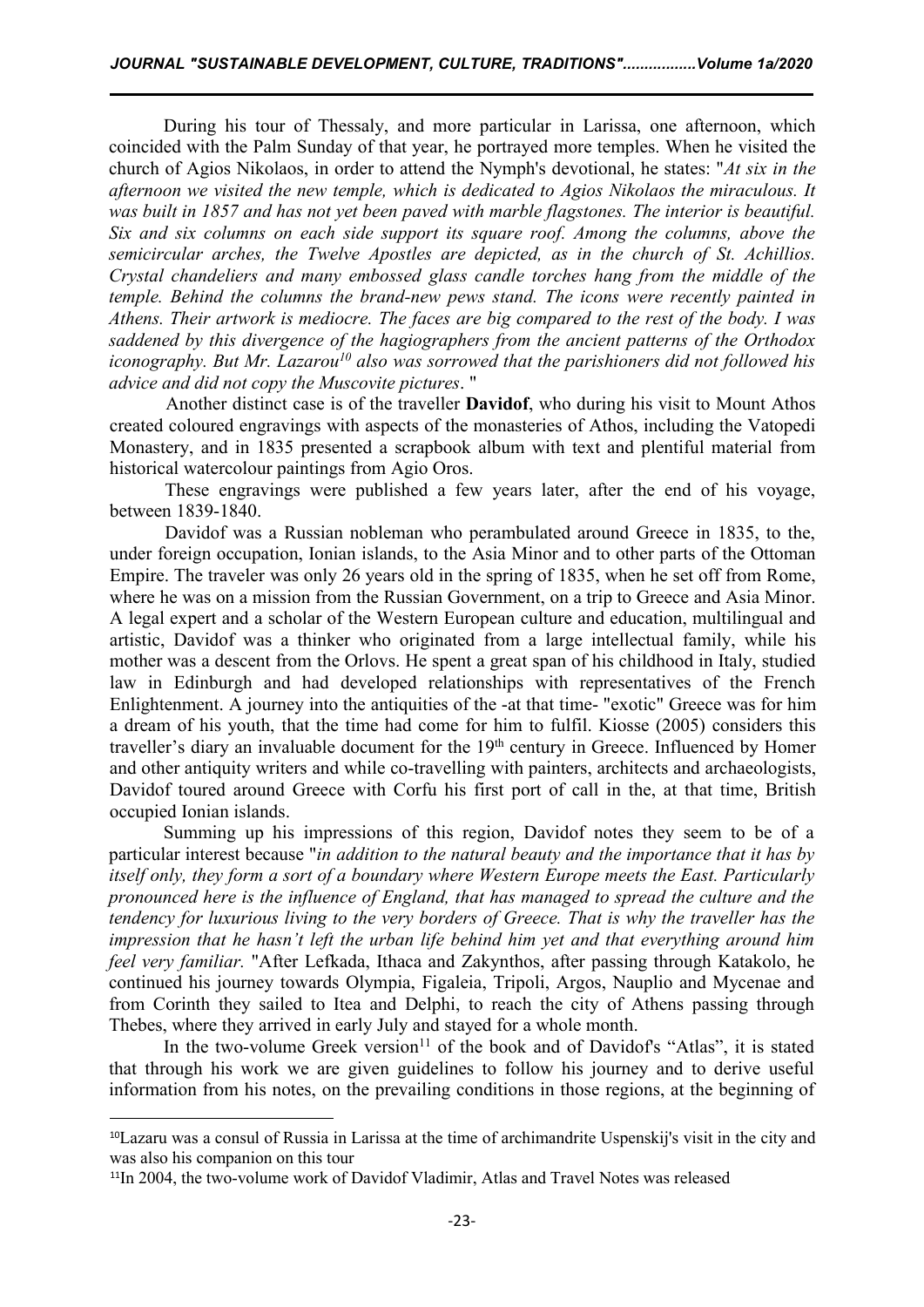the 19th century. As the text is the testimony of a traveller, who along with the ancient history showed interest for the modern organization of the Greek state as well, the beauty of the Greek surroundings, scenes of daily life and the monuments in the form they were preserved during those years, are also depicted, through paintings.

Davidof kept a very detailed diary that he published at his own expense, which today constitutes an excellent testimony, because within his pages someone can recognize how positive the author was towards the locals at the regions that he visited and that despite the fact that he fascinatingly describes the landscapes, he also perceives that whilst the ancient splendor is absent from space, the spirit of what is visible within the eyes and souls of men, is not lacking.

### **Conclusion**

No matter how the travellers have different starting points and goals in their descriptions, they are indirectly imparting a wealth of knowledge about achievements and values, because through the study of their texts they still continue to promote culture, until the present day.

A typical example of contemporary research on travelogues and travel projects that can be delved into under the prism of a new perspective, may be the Exhibition organized by the Mount Athos in Thessaloniki<sup>[12](#page-9-0)</sup> in 2010 under the name "*The Architecture of Mount Athos through the Archive of Paulos Mylonas*". Of a great significance due to its anthropological dimension, it also combines a great scientific interest beyond the historical one, because the valuable material of Uspeskij and Sevastyanov compared to the monumental work of Paulos Mylonas, can constitute a springboard for architectural scholars, especially for the unpublished material concerning the unknown side of Mount Athos, the ascetic habitats that Mylonas was diligently occupied with. by the Publications of the E.T.E. Tubeko O. , from where the excerpts are drawn.

With the revision and editing of Anastasios Ntourou and Phaedon Chatziantoniou

A later event was organized by the Russian Presidential Library in 2017. A multimedia exhibition called "*Heritage of Sevastyanov: Conservation and Study of Antiquities of Mount Athos*" [13](#page-9-1) , which highlighted his work as a pioneer, this time in the art of photography.

Over time, the study of the texts of Russian travellers acquires a different value. That's because scholars acquire new interests and discover new perspectives, other and beyond the historical ones, because more sciences, other than history, such as geography and anthropology, are now studying these empirical comments of the travelers.

The place is connected to the people, along with their habits and customs, but also with their economy. This potentially means that it is also linked to the science of tourism, which is a major part of the economy.

The espousal of actions, such as the establishment of conferences for experts and seminars for the -of same denomination- Russian citizens, at regular intervals, that could potentially attract ordinary tourists, as well, would be particularly important for the promotion of the work of Russian travelers and for the economy of the areas that they've visited. The two Reports on Mount Athos, that was mentioned above, indicate that both material and interest for such movements exist. And given the fact that Admiral Usakov was declared a

<span id="page-9-0"></span><sup>12</sup>With the revision and editing of Anastasios Ntourou and Phaedon Chatziantoniou

<span id="page-9-1"></span><sup>13&</sup>quot;Heritage of P. I. Sevastyanov: Preservation and Study of Antiquities of Mount Athos", Presidential Library, exhibition 2017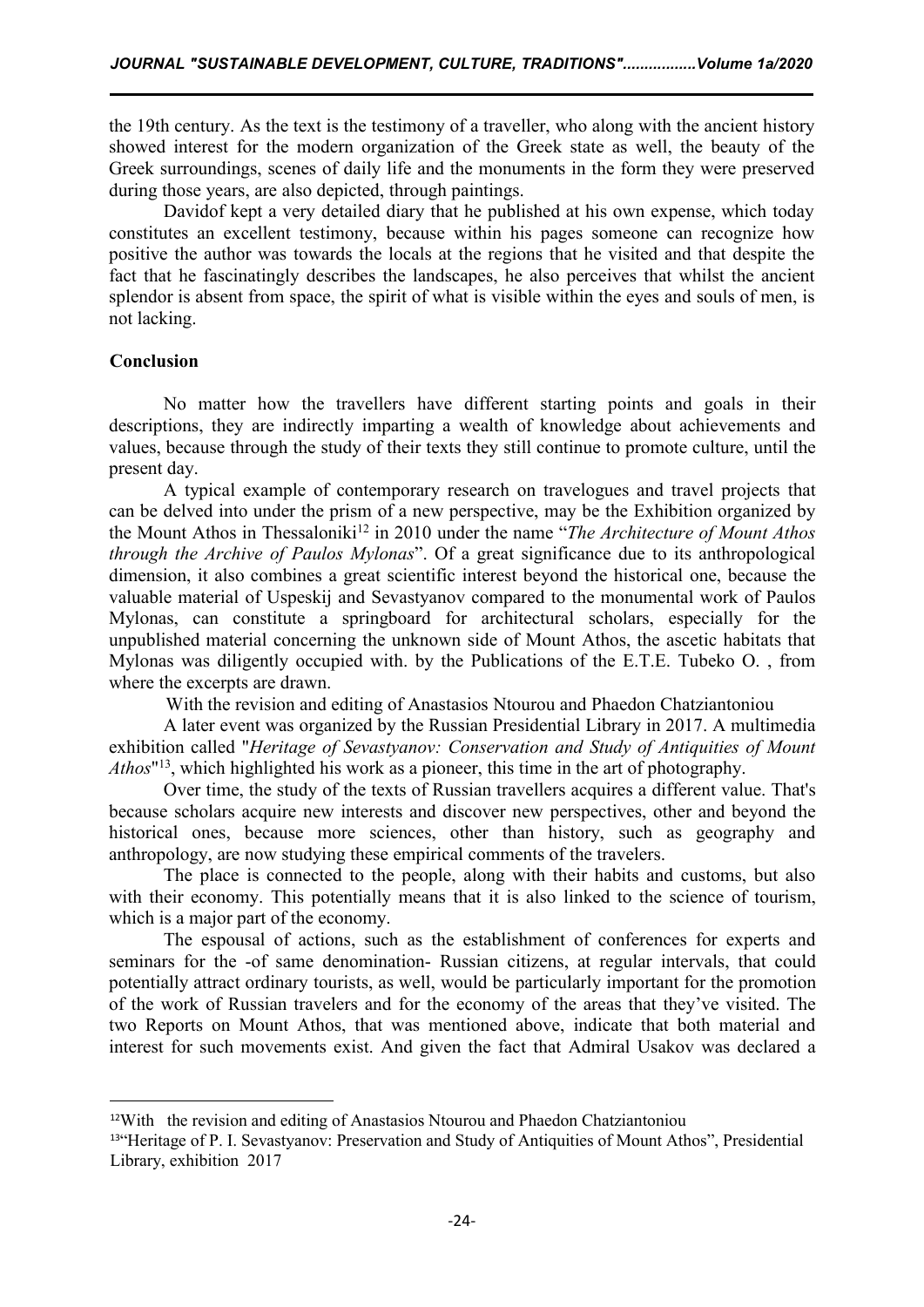saint by the Russian Orthodox Church in 2001, the interest of travellers who are religiously motivated, may also tend towards areas of Greece, other than Mount Athos and Meteora.

An interesting proposal for the development of the region's economy through tourism could also be the introduction of a type of 'Cultural Route' similar to that adopted by the Council of Europe for EU member states. with the aim of further enhancing cultural cooperation between Greece and Russia and for the sustainable development of areas. A sailing trip, to better simulate the season, in the Ionian and Aegean that would follow the paths of the Russian military would give interested people the chance to walk in the footsteps of the travellers to study the texts as well as to make comparisons. This way in preserving the intangible heritage that our travellers inherited but also in boosting the economy of the islands visited.

Another suggestion could be, the initiative by the Greek side to fraternize the homelands of the travellers with the cities that they have mentioned in their travelogues, with the dual aim of, firstly, to achieve a greater sharing and publicity of these texts beyond the university classrooms, but secondly and above all, to arouse the interest of a wider touristic basis and perhaps a mutual, from the Greek side aswell, interest in Russian cities.

As it can be seen from the aforementioned travelogue documents, no matter how afore-time and well-studied they may be, they can contribute in a variety of ways to the outgrowth of the regions that they describe, not only because they inherit information concerning the past, but most of all because they can still operate today as a channel of communication between populaces, enhancing the cultural heritage.

# **References**

- Davidof Vladimir, "*Travel Notes. From the Ionian Islands, Greece, Asia Minor and Turkey in 1835*", issue of the Commercial Bank of Greece, Athens 2004, transl. Oleg Tsimbenko - Soloviev V., Leontiev K, *Byzantium in Russia, Essays on History and Philosophy*, transl. Oleg Tsybenko, Kastaniotis Publishing, Athens, 2018
- Vakalopoulos A. Konstantinos, *Modern Greek History (1204-1940)*, Publishing House Kyriakidis Bros, Thessaloniki 1990
- Vingopoulou, Ioli, *Aegean Perambulators/Tourists*, Aegean Archipelagos Cultural Portal 2005.
- Yiannitsi Th., "The *Greek World of the period from the late 18th century to the early 20th century. Via the Russian sources" (regarding the study of the national consciousness of Greeks), Doctoral dissertation at the University "LOMONOSOV", Moscow, 2000*
- Yiannitsi Th., "*Addressing the Russian fleet during the campaign of Admiral Seniav in the Archipelagos and the Adriatic (1805-1807) by the Greek population. Russia - natural ally of the Greeks* ", speech at the Center of Greek Culture, 26/9/2016
- Domi Encyclopedia, Volume 12, Domi Publications, Athens,
- Ioannidi Th., "*Porphyrius Ouspenskij and the East*", Kathimerini, 20/9/2005
- Karampelopoulos Dimitrios, "Was *Rigas indeed the publisher of "Agathagelos"? ", Published by the Scientific Society for the Study of Feres-Velestin-Riga, Athens,*2009
- Kiosse Hara, "*A Russian in Greece A rare glimpse into 19th century Greek area"*, To Vima, 6/3/2005
- Mandilara Tina, "Russia*, Byzantium and the quest for a lost world"*, 2018
- Manola M., "*The phenomenon of Literary Tourism around the World and its Prospects for development in Greece", Literature - Tourism - Culture, ed. Maria Manola, Pub. Tsotras, Athens,* 2019
- Nikos Mponovas, *Mount Athos painting at the beginning of the 20th century,* 13/7/2014